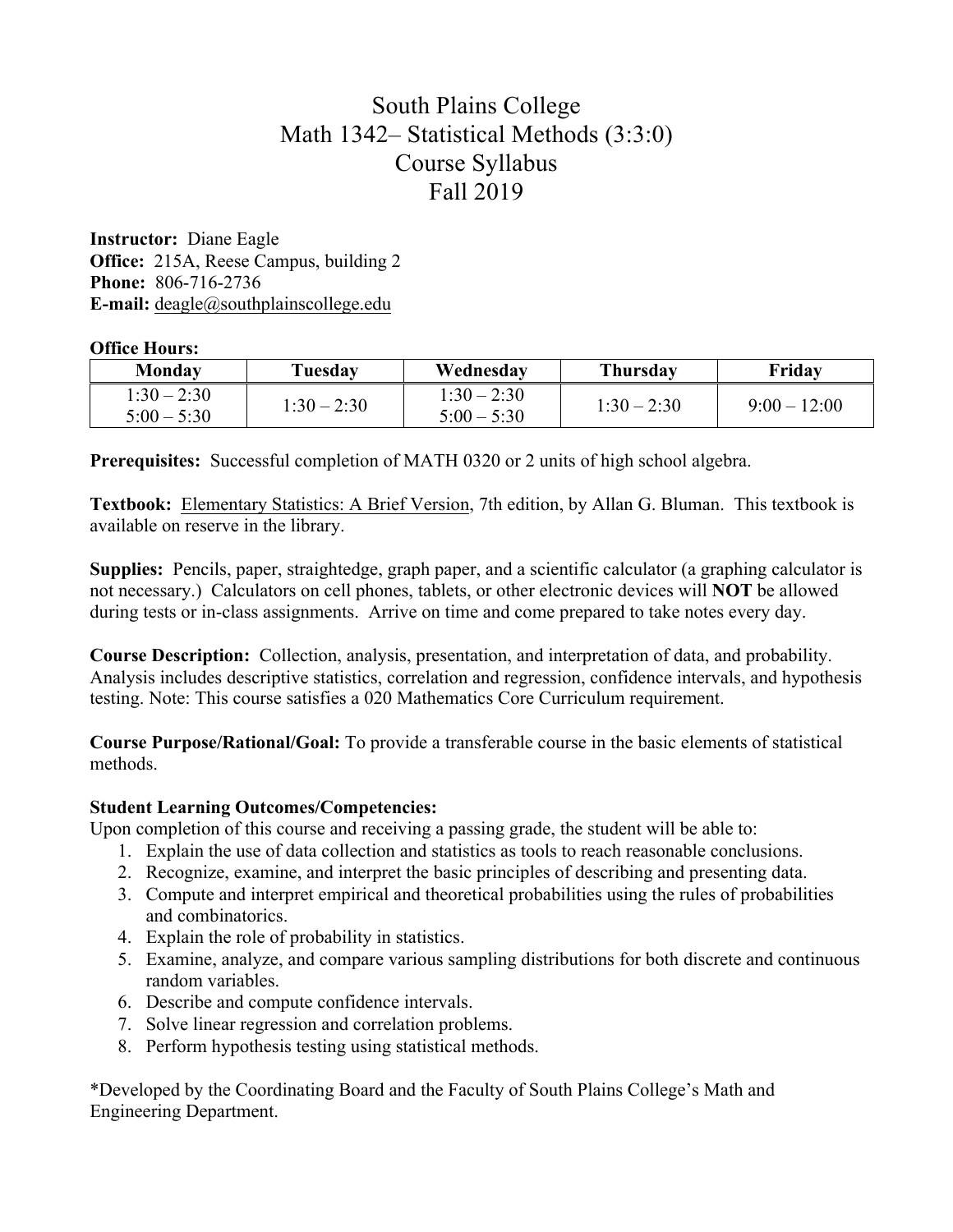### **General Education Core Objectives:**

- 1. **Critical Thinking:** Students will develop habits of mind, allowing them to appreciate the processes by which scholars in various disciplines organize and evaluate data and use the methodologies of each discipline to understand the human experience.
- 2. **Communication Skills:** Students will communicate ideas, express feelings and support conclusions effectively in written, oral and visual formats.
- 3. **Empirical and Quantitative Skills:** Students will develop quantitative and empirical skills to understand, analyze and explain natural, physical and social realms.

**Course Evaluation:** Your final grade will be determined by the average of 3 major tests (300 points) the comprehensive final exam (100 points) and daily homework assignments (100 points.) A total of 500 points are possible. The number of points earned will follow the grading scale below:

| <b>Grading Scale:</b> | $\mathsf{A}$ | 90 to 100    | 448 to 500 points |
|-----------------------|--------------|--------------|-------------------|
|                       | B            | 80 to 89     | 398 to 447 points |
|                       | $\Gamma$     | 70 to 79     | 348 to 397 points |
|                       | D            | $60$ to $69$ | 298 to 347 points |
|                       | F            | Below 60     | $0$ to 297 points |
|                       |              |              |                   |

**Exams**: Dates for the 3 major tests and comprehensive final exam are listed on the calendar. **There are NO makeup tests!** If you miss one of the 3 major tests, your final exam will count twice to replace the missing grade. A second missed test will be averaged as a zero. The final exam grade (if higher) will also replace the lowest major exam grade; however, if the final exam is lower than any of the 3 major exam grades, then it will only count once in the course average.

**Homework Assignments:** Homework is assigned from each section covered, and time will be available at the beginning of each class to ask questions. Consistently working problems reinforces the skills and concepts presented, and is essential for success in this course. Focus your effort on being able to complete the problems without any outside resources. Homework assignments will be collected the following class period. All steps/work must be shown and the answer clearly indicated to receive credit. Do not submit "answer sheets." In the event of an absence, you must email your assignment to me on or before the day it is due. **Absolutely NO late homework assignments will be accepted.**  Homework grades comprise 20% of your overall average.

**Bonus Points:** Students will have the opportunity to make corrections on **one** test (final exam not included) of their choosing, for up to 50% of the points missed. Corrections are due the following class period after the test is handed back. Test corrections must have complete and correct solutions and be turned in on a separate sheet of paper **with** the exam. Additional homework assignments may also be collected to supplement points earned. Bonus points add into the cumulative points earned.

**Additional Resources:** Blackboard is the online management system used for this course. Your grades, along with the course syllabus, handouts, reviews, and other resources can all be accessed through Blackboard. PowerPoint slides accompanying this textbook are available on Blackboard and handouts may be printed. Opportunities for additional points are occasionally posted. **Be sure to check Blackboard and your SPC email account regularly for class announcements and updates.**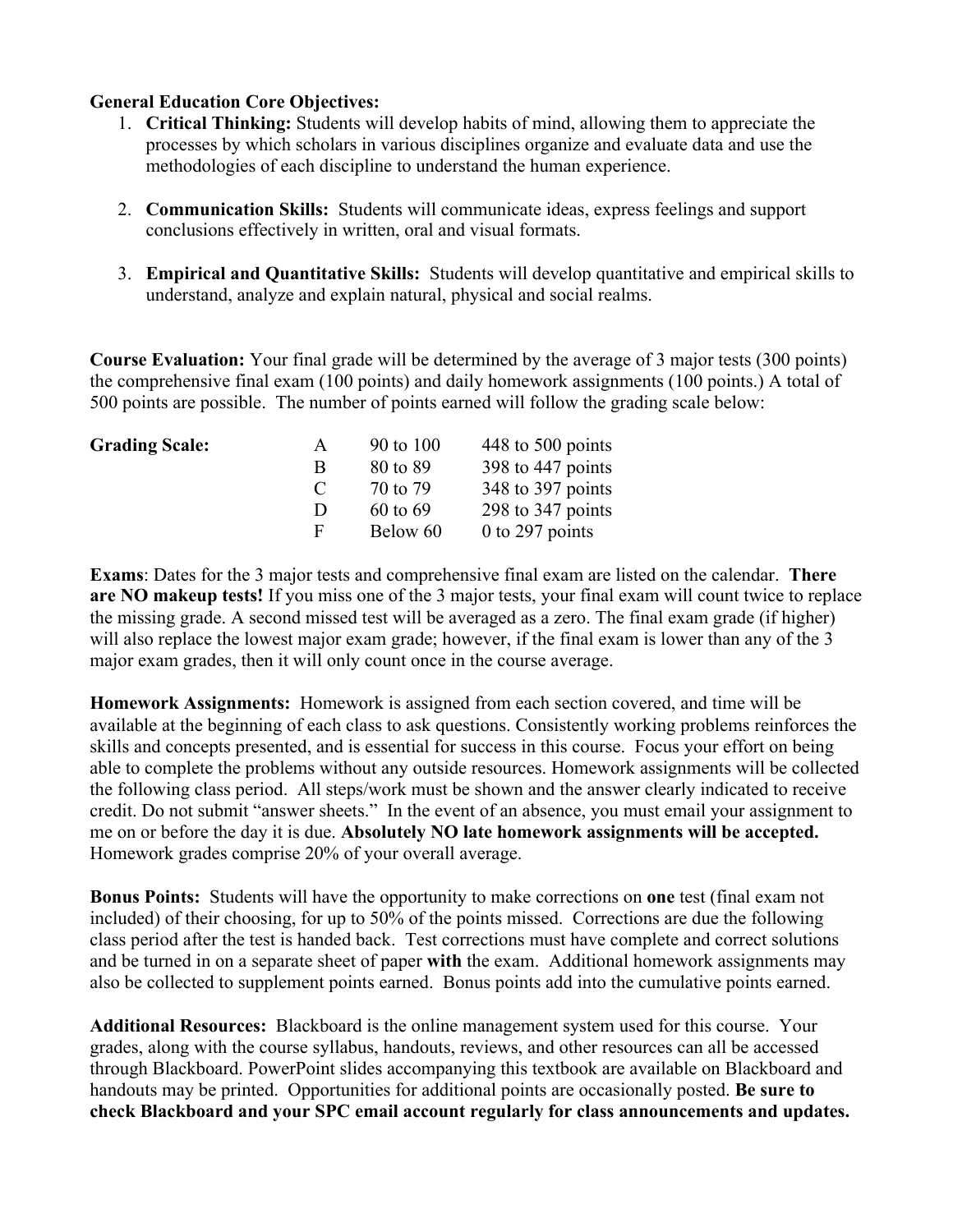**Tutoring:** Students can obtain free tutoring in room M116 in the math building on the South Plains Campus in Levelland or in Building 2 at the Reese Center. Tutoring schedules will be posted on campus. Please remember to sign in when you seek the help of a tutor in each of these places.

**Attendance Policy:** Attendance will be taken every class period. Students who arrive late, leave early, sleep during class, or **access their cell phones during class,** may be counted absent. Whenever absences become excessive and, in the instructor's opinion, minimum course objectives cannot be met due to absences, the student will be withdrawn from the course. **Any student who misses 3 consecutive classes or exceeds 5 absences throughout the semester will be administratively dropped and receive a grade of X or F.** Students wishing to drop this class must see the registrar by Thursday, November 14, 2019 to officially withdraw and receive a grade of W.

**Classroom Civility**:Students are expected to be respectful of their fellow classmates and maintain a classroom environment that is conducive to learning. Turn off all cell phones and other electronic devices **before** entering the classroom. **Use of cell phones during class will not be tolerated! You will receive ONE verbal warning, after which you will be asked to leave and receive a zero for that day's assignment.** Refrain from using offensive language, talking loudly or off-topic, working on outside assignments, chewing tobacco products, or otherwise being disruptive in class. Food and/or drinks are NOT allowed in the classroom.

**Academic Honesty**: Students are expected to uphold the ideas of academic honesty. Academic dishonesty includes, but is not limited to, cheating on tests, collaborating with another student during a test, copying another student's work, using materials not authorized, and plagiarism. **Use of a graphing calculator, cell phone, or other electronic devices or apps during any in-class assignment or exam will result in a grade of zero.** Leaving the classroom during an exam will not be permitted. Students who do not follow the academic honesty policy will receive a grade of zero for the assignment, and may be dropped from the course with an F, or face possible suspension from the college.

**Diversity Statement:** In this class, the teacher will establish and support an environment that values and nurtures individual and group differences and encourages engagement and interaction. Understanding and respecting multiple experiences and perspectives will serve to challenge and stimulate all of us to learn about others, about the larger world and about ourselves. By promoting diversity and intellectual exchange, we will not only mirror society as it is, but also model society as it should and can be.

**Disabilities Statement:** Students with disabilities, including but not limited to physical, psychiatric, or learning disabilities, who wish to request accommodations in this class should notify the Disability Services Office early in the semester so that the appropriate arrangements may be made. In accordance with federal law, a student requesting accommodations must provide acceptable documentation of his/her disability to the Disability Services Office. For more information, call or visit the Disability Services Office at Levelland (Student Health & Wellness Office) 806-716-2577, Reese Center (Building 8) 806-716-4675, or Plainview Center (Main Office) 806-716-4302 or 806-296-9611.

**Non-Discrimination Statement:** South Plains College does not discriminate on the basis of race, color, national origin, sex, disability, or age in its programs and activities. The following person has been designated to handle inquiries regarding the non-discrimination policies: Vice President for Student Affairs, South Plains College, 1401 College Avenue, Box 5, Levelland, TX 79336. Phone number: 806-716-2360.